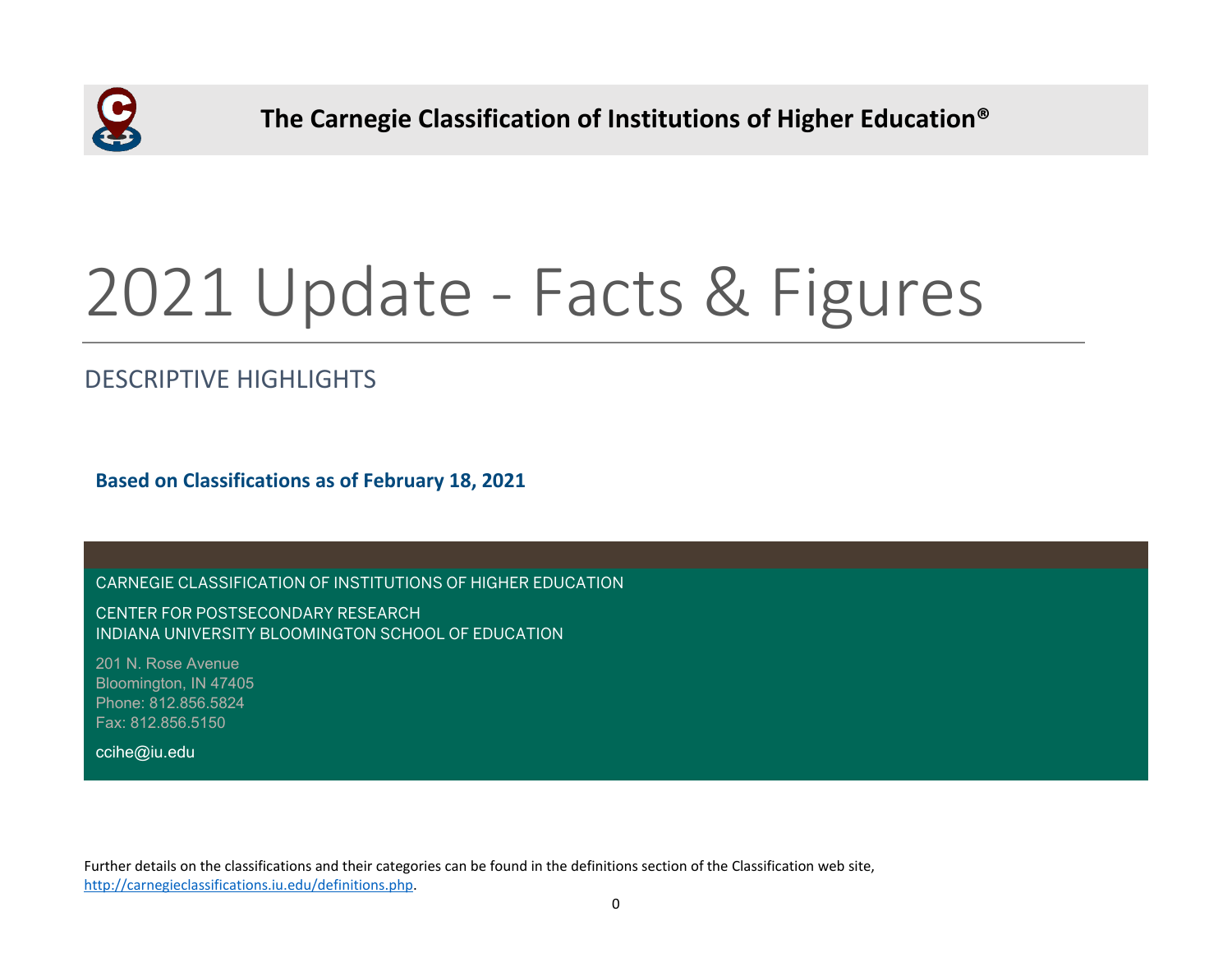# The BASIC Classification – Significantly fewer institutions; somewhat lower enrollments; more degrees conferred

Since its inception, the original, now labelled "Basic" classification, has illustrated that the U.S. Postsecondary landscape is comprised of a relatively small number of institutions that enroll many students (especially in the doctoral and associate's levels), with more numerous smaller institutions that enroll relatively few students (especially in the baccalaureate and special focus categories).

The 2021 update illustrates some notable shifts in the landscape, with the number of institutions diminishing by 9% while enrollment only declined by 4%.

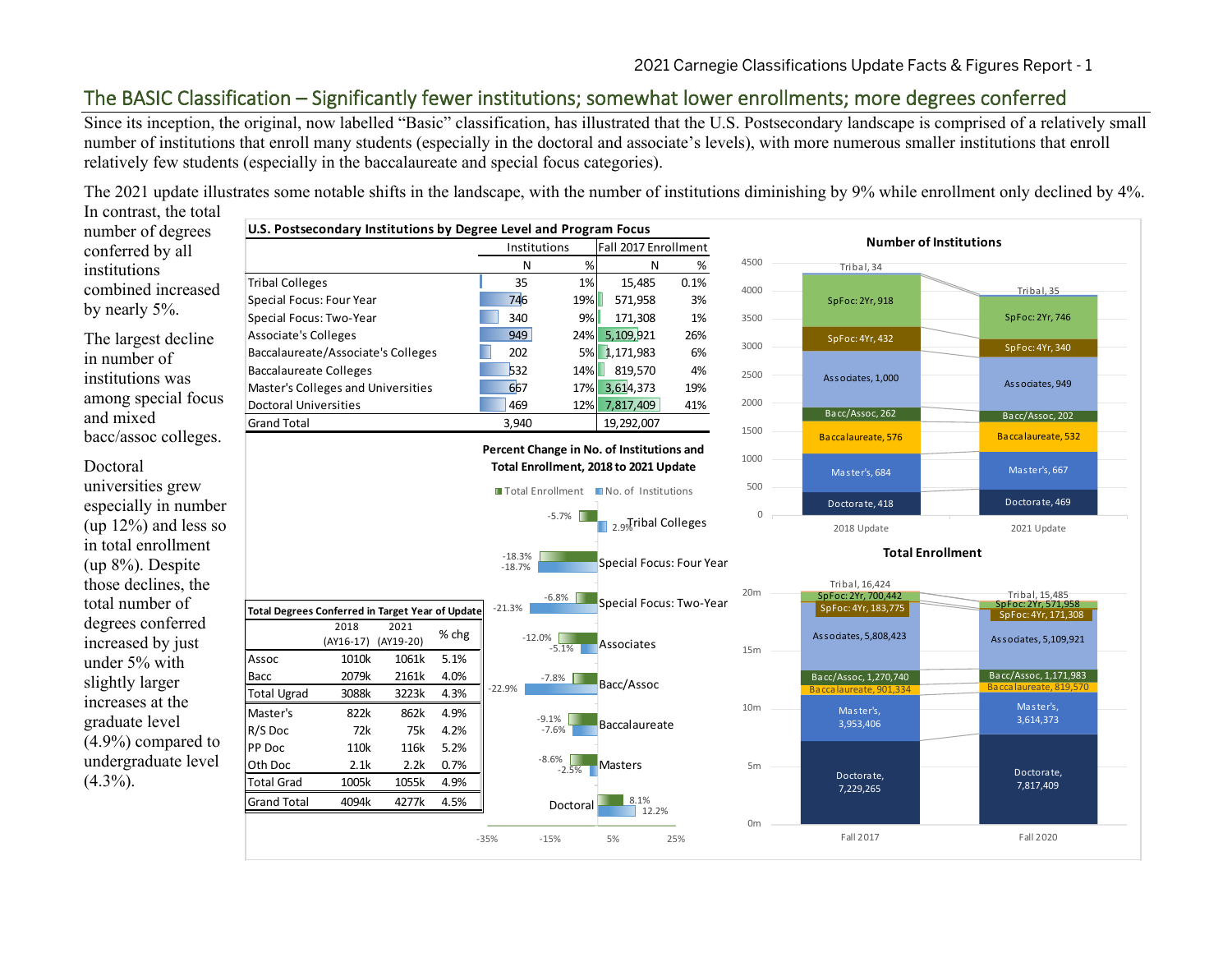## UNDERGRADUATE INSTRUCTIONAL PROGRAM

## Arts & Sciences v. Professional/Vocational/Technical Focus

The Undergraduate Instructional Program classification describes institutions that have undergraduate programs, according to the proportion of the degree completions (academic year 2019-20) in professional, technical and career programs vs those in the arts & sciences. For Associates colleges, the career and technical degrees are distinguished from degrees conferred in disciplinary areas that generally require further education to enter careers directly related to field of study (labeled as a "transfer" focus). These distinctions are then categorized along a continuum. For Associates

| Associates Colleges - Undergraduate Instructional Program Focus |                                                                              |       |                        |        |             |       |                         |        |  |  |  |
|-----------------------------------------------------------------|------------------------------------------------------------------------------|-------|------------------------|--------|-------------|-------|-------------------------|--------|--|--|--|
|                                                                 |                                                                              |       | Number of Institutions |        |             |       | <b>Total Enrollment</b> |        |  |  |  |
|                                                                 | 2018 Update<br>2018<br>2021 Update<br>2021<br>Pct of<br>Pct of<br><b>Pct</b> |       |                        |        |             |       |                         | Pct    |  |  |  |
|                                                                 | Update                                                                       | Total | Update                 | Change | (Fall 2020) | Total | (Fall 2017)             | Change |  |  |  |
| High Transfer                                                   | 317                                                                          | 33%   | 342                    | $-7%$  | 2,422,207   | 47%   | 2,935,267               | $-17%$ |  |  |  |
| Mixed Transfer/Career Tech                                      | 316                                                                          | 33%   | 311                    | 2%     | 1,718,988   | 34%   | 1,967,804               | $-13%$ |  |  |  |
| High Career Tech                                                | 316                                                                          | 33%   | 347                    | $-9%$  | 968,726     | 19%   | 905,352                 | 7%     |  |  |  |
| <b>Grand Total</b>                                              | 949                                                                          |       | 1,000                  | $-5%$  | 5,109,921   |       | 5,808,423               | $-12%$ |  |  |  |

## **Four-Year Colleges & Universities - Undergraduate Instructional Program Focus**

|                                      |        |        | Number of Institutions |        |             |        | <b>Total Enrollment</b> |        |
|--------------------------------------|--------|--------|------------------------|--------|-------------|--------|-------------------------|--------|
|                                      | 2021   | Pct of | 2018                   | Pct    | 2021 Update | Pct of | 2018 Update             | Pct    |
|                                      | Update | Total  | Update                 | Change | (Fall 2020) | Total  | (Fall 2017)             | Change |
| Arts & Sciences Focus                | 225    | 11%    | 162                    | 39%    | 469,728     | 4%     | 454.980                 | 3%     |
| Arts & Sciences Plus Professions     | 169    | 8%     | 185                    | $-9%$  | 1,032,388   | 8%     | 1,062,535               | $-3%$  |
| Balanced Arts & Sciences/Professions | 484    | 23%    | 495                    | $-2%$  | 4,853,016   | 38%    | 4,744,249               | 2%     |
| Professions Plus Arts & Sciences     | 662    | 31%    | 664                    | 0%     | 4,701,795   | 37%    | 4,728,528               | $-1%$  |
| <b>Professions Focus</b>             | 583    | 27%    | 656                    | $-11%$ | 1,603,861   | 13%    | 1,450,962               | 11%    |
| <b>Grand Total</b>                   | 2.123  |        | 2,162                  | $-2%$  | 12,660,788  |        | 12,441,254              | 2%     |

colleges, we use three categories, and for Four-Year Colleges and Universities, we use a continuum of five categories.

Associates Colleges are evenly distributed in number among the three types of focus (by design). However, enrollments are skewed toward the "High Transfer" focus end of the continuum, where you find many of the large, public community colleges. (Note that special focus two-year and Mixed Baccalaureate/Associates colleges are included in separate categories not shown in these tables).

Four-Year Colleges & Universities are skewed, in number of institutions toward the professional end of the spectrum. Enrollments in the four-year sector, are more normally distributed across, with the Balanced Arts & Sciences/Professions and Professions Plus Arts & Sciences categories accounting for three quarters (75%) of all enrollments in less then one-half (44%) of the total institutions.

The pattern of changes from the 2018 to 2021updates where not consistent, although there was a somewhat surprising increase (39%) in the number of institutions that have an "arts & science focus" and a decline (11%) among institutions with a "professions focus". However, enrollments within both categories increased.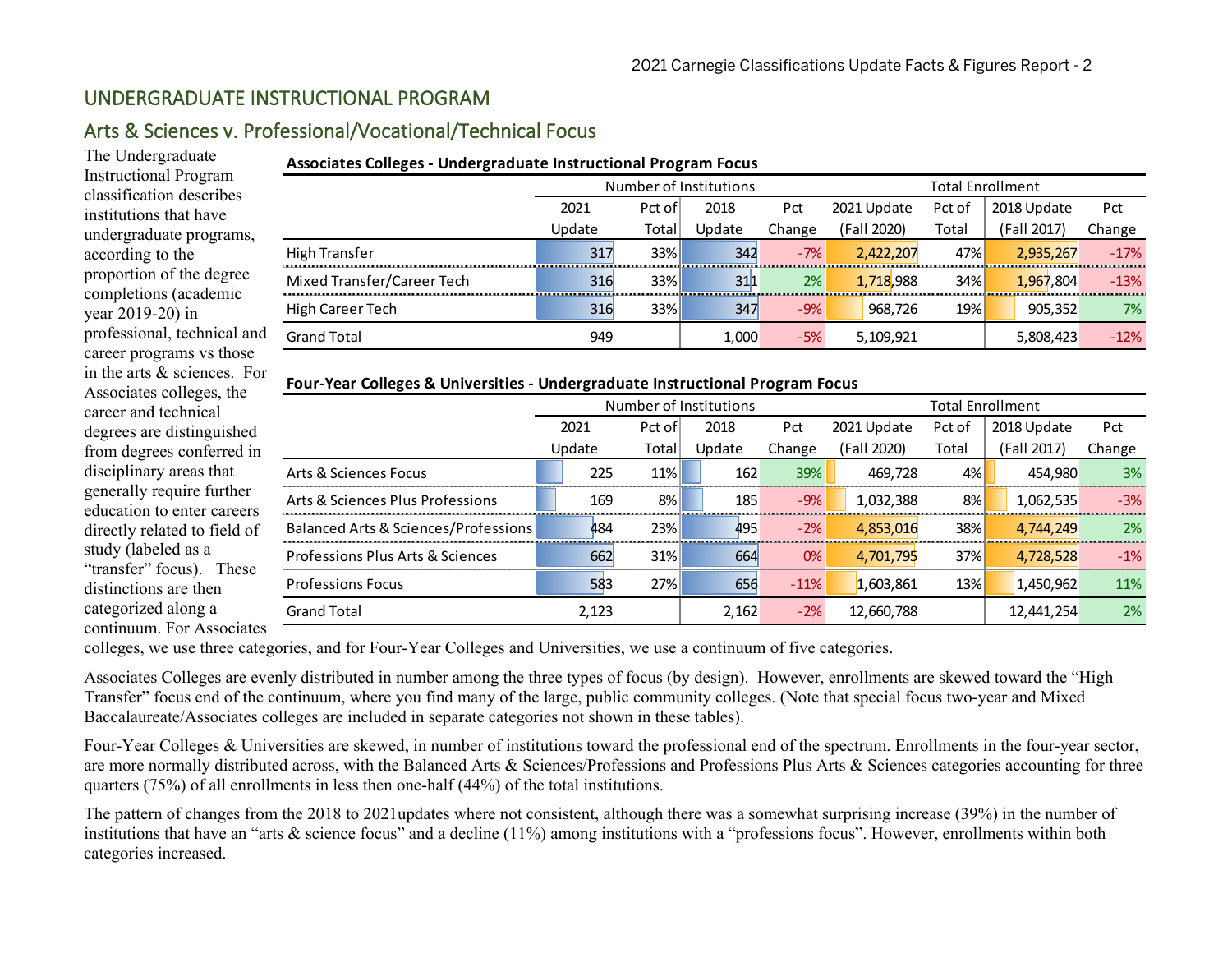## GRADUATE INSTRUCTIONAL PROGRAM

**Graduate Instructional Program Focus**

Institutions offering graduate degrees—master's, research/scholarship doctoral, professional doctoral, and other doctoral—are arrayed based on the disciplinary focus of their programs. Two additional distinctions are made. 1) between institutions that offer only master's degrees and professional doctoral degrees or "other" doctoral degrees and those that confer research/scholarship doctoral degrees ("A Ph.D. or other doctor's degree that requires advanced work beyond the master's level, including the preparation and defense of a dissertation based on original research, or the planning and execution of an original project demonstrating substantial artistic or scholarly achievement."\*). We also pull out within each broad category, institutions that offer degrees in only one broad disciplinary area (most commonly Health, Business, or Education).

Using these distinctions, over two-fifths (63%) of institutions are those that offer only master's and other than research/scholarship doctoral degrees, but they only account for less than one-third (29%) of total enrollments (Fall 2020). Conversely, the remaining one-third of institutions that confer Ph.D.s and other "research/scholarship" doctoral degrees account for nearly three-quarters (71%) of all enrollments, with the vast majority of those within the comprehensive institutions, among which most are in the two research categories of the basic classification. Among institutions that do not confer research/scholarship doctorates, the majority fall into the various "other professions" categories. However, the other types of institutions, and especially those that are in the "Business dominant" categories, tend to be larger and so account for a larger proportion of total enrollments.

| institutions that          | Graduate instructional Program Focus          |        |                        |       |        |          |             |                         |             |          |  |
|----------------------------|-----------------------------------------------|--------|------------------------|-------|--------|----------|-------------|-------------------------|-------------|----------|--|
|                            |                                               |        | Number of Institutions |       |        |          |             | <b>Total Enrollment</b> |             |          |  |
| confer research/           |                                               | 2021   |                        |       | 2018   | Pct      | 2021 Update | Pct of                  | 2018 Update | Pct      |  |
| scholarship                |                                               | Update |                        | Total | Update | Change   | (Fall 2020) | Total                   | (Fall 2017) | Change   |  |
| doctorates.                | Do not confer Research/Scholarship Doctorates | 1,227  |                        | 63%   | 1,348  | $-9.0%$  | 3,548,300   | 29%                     | 4,131,443   | $-14.1%$ |  |
| Among those<br>that do not | Education-Single or Dominant                  | 211    | 606.875                | 11%   | 354    | $-40.4%$ | 606.875     | 5%                      | 280,103     | 116.7%   |  |
| confer such                | <b>Business-Single or Dominant</b>            | 266    | 1009148                | 14%   | 457    | $-41.8%$ | 1,009,148   | 8%                      | 866,756     | 16.4%    |  |
| degrees,                   | Other Professions-Single or Dominant          | 656    | 1151435                | 34%   | 442    | 48.4%    | 1,151,435   | 9%                      | 1,879,657   | $-38.7%$ |  |
| enrollments                | Arts & Sciences/Comprehensive                 | 94     | 780842                 | 5%    | 95     | $-1.1%$  | 780,842     | 6%                      | 1,104,927   | $-29.3%$ |  |
| have increased             | <b>Confer Research/Scholarship Doctorates</b> | 722    | 5738655                | 37%   | 686    | 5.2%     | 8,790,589   | 71%                     | 8,082,833   | 8.8%     |  |
| among the those            | Single Program                                | 261    | 1298417                | 13%   | 234    | 11.5%    | 1,298,417   | 11%                     | 960,095     | 35.2%    |  |
| that confer only           | With Focus                                    | 283    | 2,809,782              | 15%   | 279    | 1.4%     | 2,809,782   | 23%                     | 2,694,512   | 4.3%     |  |
| or<br>predominantly        | Comprehensive                                 | 178    | 1,630,456              | 9%    | 173    | 2.9%     | 4,682,390   | 38%                     | 4,428,226   | 5.7%     |  |
| doctorates in              | <b>Grand Total</b>                            | 1,949  |                        |       | 2,034  | $-4.2%$  | 12,338,889  |                         | 12,214,276  | 1.0%     |  |
|                            |                                               |        |                        |       |        |          |             |                         |             |          |  |

Since the 2018 update, there has been a shift toward more of these institutions offering a research/ scholarship doctorate. Enrollments have also increased

Education fields.

among

\*From the IPEDS Glossary definitions of the various types of doctoral degree designations provided for institutions to report their degree conferrals (U.S. Department of Education, National Center for Education Statistics, <https://surveys.nces.ed.gov/ipeds/VisGlossaryAll.aspx>). Note that there is a third type of doctoral degree ("Other") which, for the Graduate Instructional Program classification is included with the Master's and Professional Doctoral Degrees counts.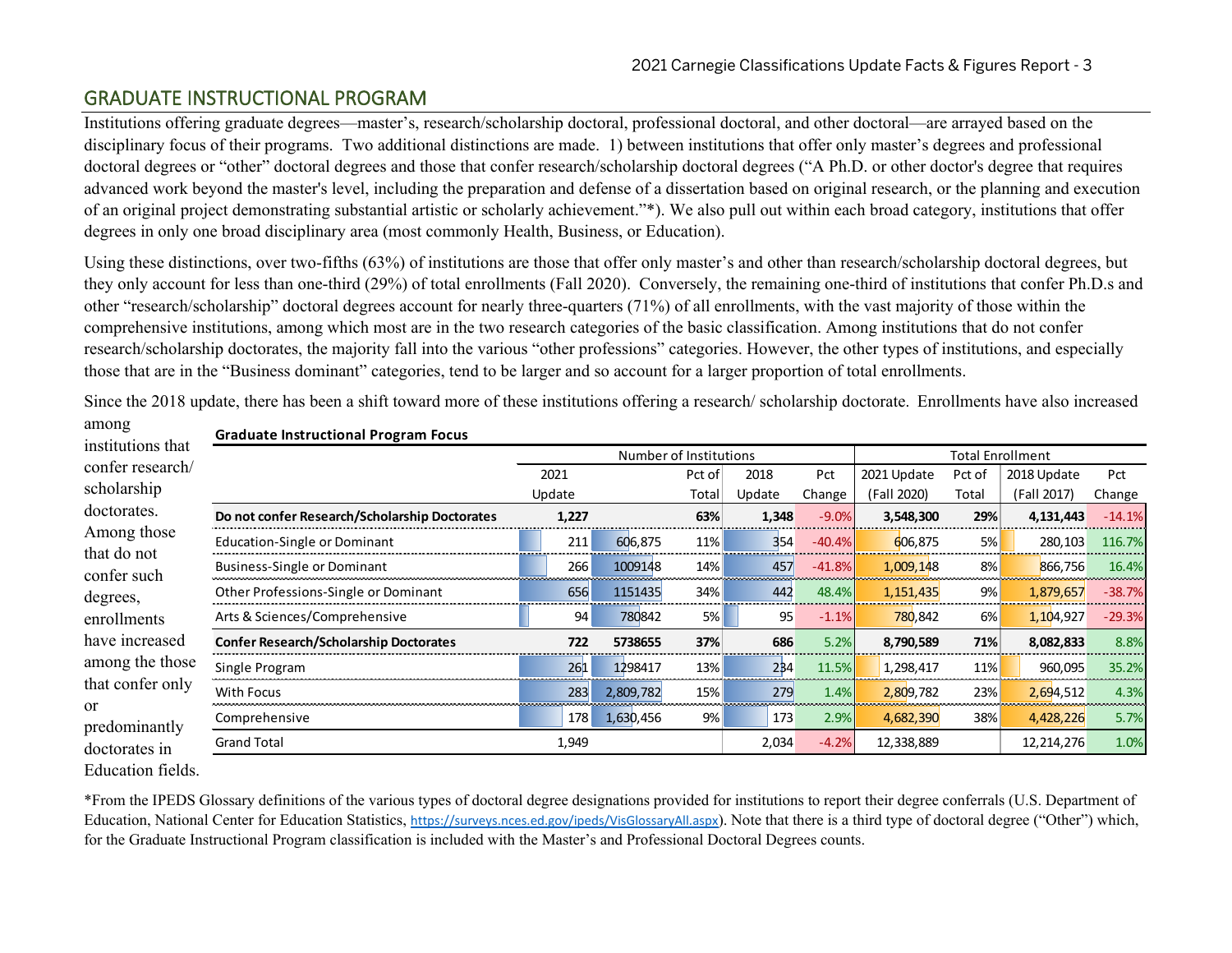## ENROLLMENT PROFILE – Mix of Undergraduate and Graduate Students

The Enrollment profile classification arrays institutions according to the mix of undergraduate and graduate students. Among exclusively undergraduate institutions, it further distinguishes among those that only award Associates degrees from those that award Bachelor's degrees and higher (some of which also confer Associates degrees).

The exclusively undergraduate two-year institutions, which include predominantly Community Colleges and Special Focus vocational and technical colleges, which have declined in number by about 10 percent and in enrollment by closer to 12 percent, represent one-third of the institutions but now just over one-quarter of the student enrollment (27%).

Among four-year colleges and universities, exclusively undergraduate institutions have declined in number by just over 20 percent, but in enrollment by just under 8 percent. Conversely, the very high undergraduate institutions declined in number by about 11 percent, but in enrollment by nearly 22 percent. Aside from the very high group, the other categories with mixed undergraduate and graduate programs all grew in enrollment and remained about the same in number.

|                                     |             |       | Number of Institutions |             |       |          | <b>Total Enrollment</b> |             |        |             |            |          |
|-------------------------------------|-------------|-------|------------------------|-------------|-------|----------|-------------------------|-------------|--------|-------------|------------|----------|
|                                     |             |       | Pct of                 |             |       | Pct      |                         | 2021 Update | Pct of | 2018 Update |            | Pct      |
|                                     | 2021 Update |       | Total                  | 2018 Update |       | Change   |                         | (Fall 2020) | Total  | (Fall 2017) |            | Change   |
| Exclusively undergraduate two-year  |             | 1,308 | 33%                    |             | 1,450 | $-9.8%$  |                         | 5,287,137   | 27%    |             | 5,998,187  | $-11.9%$ |
| Exclusively undergraduate four-year |             | 609   | 15%                    |             | 770   | $-20.9%$ |                         | 1,590,723   | 8%     |             | 1,723,797  | $-7.7%$  |
| Very high undergraduate             |             | 575   | 15%                    |             | 644   | $-10.7%$ |                         | 2,338,772   | 12%    |             | 2,985,139  | $-21.7%$ |
| High undergraduate                  |             | 655   | 17%                    |             | 644   | 1.7%     |                         | 6,414,687   | 33%    |             | 5,865,571  | 9.4%     |
| Majority undergraduate              |             | 319   | 8%                     |             | 327   | $-2.4%$  |                         | 2,654,728   | 14%    |             | 2,575,401  | 3.1%     |
| Majority graduate                   |             | 194   | 5%                     |             | 193   | 0.5%     |                         | 853,828     | 4%     |             | 753,431    | 13.3%    |
| Exclusively graduate                |             | 280   | 7%                     |             | 296   | $-5.4%$  |                         | 152,132     | $1\%$  |             | 162,283    | $-6.3%$  |
| <b>Grand Total</b>                  |             | 3,940 |                        |             | 4,324 | $-8.9%$  |                         | 19,292,007  |        |             | 20,063,809 | $-3.8%$  |

## **Student Level Mix**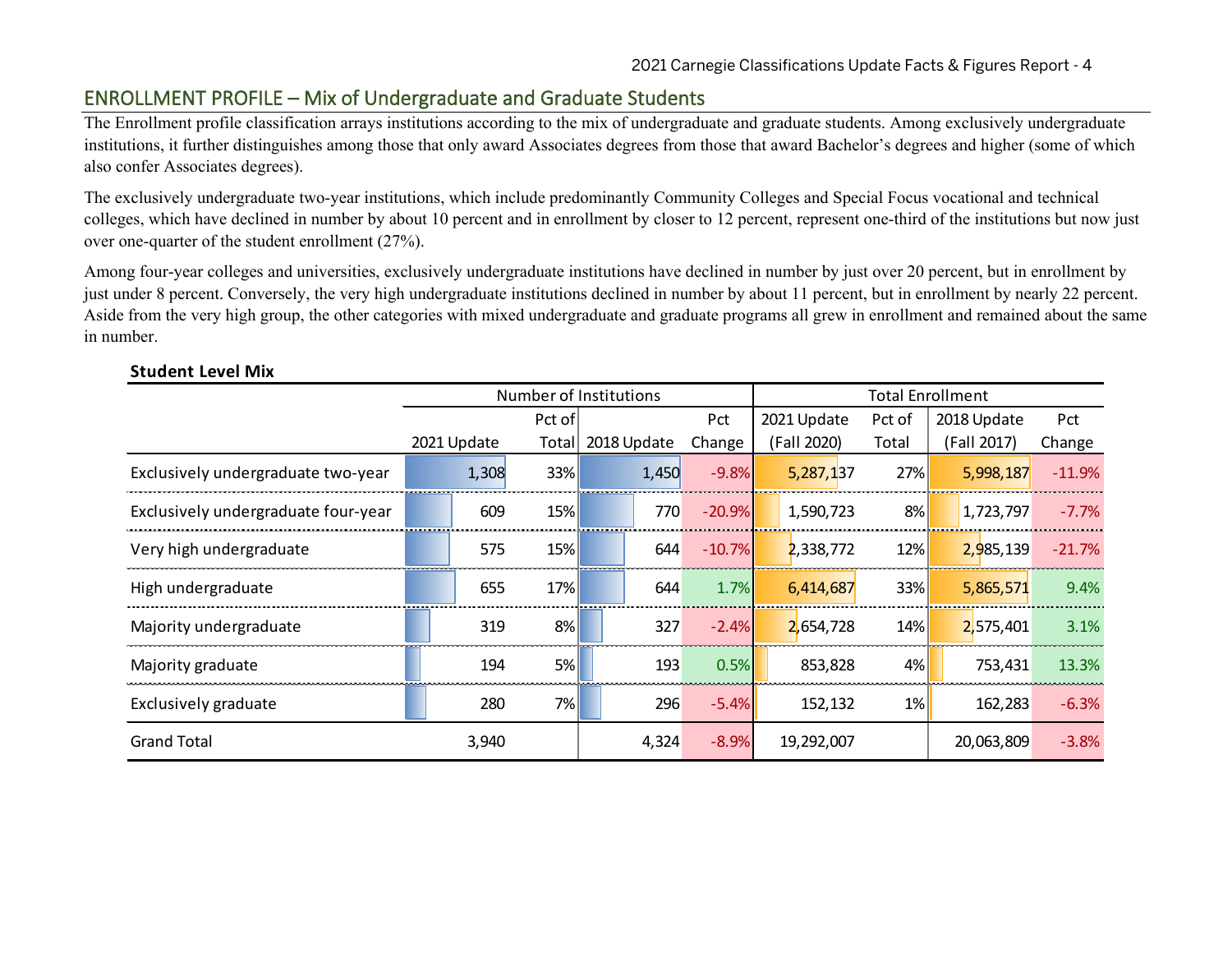# UNDERGRADUATE PROFILE – Course Load, Transfer, and Selectivity

Three factors are represented in the Undergraduate Profile classification. Both 2-Yr and 4-Yr institutions are considered by student course load intensity. Four-year institutions are further characterized student transfer and selectivity levels.

Within the two-year sector, most institutions enroll large proportions of part-time students, and these have grown in number since 2018. However, the institutions with "higher full-time" proportions of students, while declining in number, maintained enrollment levels. The situation is reversed at fouryear institutions, where most institutions serve primarily full-time students, with higher numbers declining among the higher part-time institutions, but enrollments remaining stable across all categories.

#### **Student Course Load Intensity at Two-Year Institutions**

|                                  |        | Number of Institutions |        |        |             | <b>Total Enrollment</b> |             |             |        |
|----------------------------------|--------|------------------------|--------|--------|-------------|-------------------------|-------------|-------------|--------|
|                                  | 2021   | Pct of                 | 2018   | Pct    | 2021 Update | Pct of                  | 2018 Update |             | Pct    |
|                                  | Update | Total                  | Update | Change | (Fall 2020) | Total                   |             | (Fall 2017) | Change |
| Higher Part-Time (<40% FT)       | 597    | 46%                    | 545    | 10%    | 3,880,273   | 73%                     |             | 4,092,738   | $-5%$  |
| Mixed Full/Part-Time (40-59% FT) | 271    | 21%                    | 337    | $-20%$ | 1.088.200   | 21%                     |             | 1.463.248   | $-26%$ |
| Medium Full-Time (61-90% FT)     | 116    | 9%                     | 194    | $-40%$ | 148.993     | 3%                      |             | 232.041     | $-36%$ |
| Higher Full-Time (>90% FT)       | 328    | 25%                    | 376    | $-13%$ | 171.229     | 3%                      |             | 171.034     | 0%     |
| <b>Grand Total</b>               | 1.312  |                        | 1,452  | $-10%$ | 5,288,695   |                         |             | 5,959,061   | $-11%$ |

#### **Student Course Load at Four-Year Institutions with Undergraduate Programs**

|                              |        | Number of Institutions |  |        |        | <b>Total Enrollment</b> |             |        |             |             |        |
|------------------------------|--------|------------------------|--|--------|--------|-------------------------|-------------|--------|-------------|-------------|--------|
|                              | 2021   | Pct of                 |  | 2018   | Pct    | 2021 Update             |             | Pct of | 2018 Update |             | Pct    |
|                              | Update | Total                  |  | Update | Change |                         | (Fall 2020) | Total  |             | (Fall 2017) | Change |
| Higher Part-Time (<60% FT)   | 370    | 16%                    |  | 458    | $-19%$ |                         | 2.344.035   | 17%    |             | 2,340,677   | 0%     |
| Medium Full-Time (60-79% FT) | 381    | 16%                    |  | 455    | $-16%$ |                         | 2,338,070   | 17%    |             | 2,404,314   | $-3%$  |
| Higher Full-Time (80%+ FT)   | 1,571  | 68%                    |  | 1,674  | $-6%$  |                         | 9,148,094   | 66%    |             | 9, 162, 188 | $0\%$  |
| <b>Grand Total</b>           | 2,322  |                        |  | 2,587  | $-10%$ |                         | 13,830,199  |        |             | 13,907,179  | $-1\%$ |

#### **Transfer Volume at Four-Year Institutions with Undergraduate Programs**

|                          |        |        | Number of Institutions |        |             |        | <b>Total Enrollment</b> |        |
|--------------------------|--------|--------|------------------------|--------|-------------|--------|-------------------------|--------|
|                          | 2021   | Pct of | 2018                   | Pct    | 2021 Update | Pct of | 2018 Update             | Pct    |
|                          | Update | Total  | Update                 | Change | (Fall 2020) | Total  | (Fall 2017)             | Change |
| Low Transfer-In (<20%)   | 836    | 36%    | 1.684                  | $-50%$ | 4.385.042   | 32%    | 9.806.960               | $-55%$ |
| High Transfer-In (20%+)* | 1.486  | 64%    | 903                    | 65%    | 9,445,157   | 68%    | 4.100.219               | 130%   |
| <b>Grand Total</b>       | 2,322  |        | 2,587                  | $-10%$ | 13,830,199  |        | 13,907,179              | $-1%$  |

\*Includes the "four-year, higher part-time category, which is not divided according to transfer level because all institutions have relatively higher transfer rates.

#### **Selectivity at Four-Year Institutions**

|                                |        |        | Number of Institutions |        | <b>Total Enrollment</b> |        |             |        |  |  |
|--------------------------------|--------|--------|------------------------|--------|-------------------------|--------|-------------|--------|--|--|
|                                | 2021   | Pct of | 2018                   | Pct    | 2021 Update             | Pct of | 2018 Update | Pct    |  |  |
|                                | Update | Total  | Update                 |        | (Fall 2020)             | Total  | (Fall 2017) | Change |  |  |
| Inclusive $(<18)$ <sup>*</sup> | 1.465  | 63%    | 1.684                  | $-13%$ | 6,451,350               | 47%    | 5.670.958   | 14%    |  |  |
| Selective (18-21)*             | 574    | 25%    | 545                    | 5%     | 4,502,317               | 33%    | 4,037,049   | 12%    |  |  |
| More Selective (21+)*          | 283    | 12%    | 358                    | $-21%$ | 2,876,532               | 21%    | 4,199,172   | $-31%$ |  |  |
| <b>Grand Total</b>             | 2,322  |        | 2,587                  | $-10%$ | 13,830,199              |        | 13,907,179  | $-1%$  |  |  |

\*Based on average 25th percentile of composite ACT score or equivalent SAT score. For test optional institutions, based on percent of applicants admitted.

Low transfer-in institutions have declined in both number and enrollments, with more institutions now falling in the high transfer-in categories.

On the selectivity measure, the number of institutions shifted toward the middle category and away from the inclusive and more selective extremes, but enrollments grew in both the inclusive and selective category but declined in the most selective category (reflecting a trend toward institutions becoming more inclusive).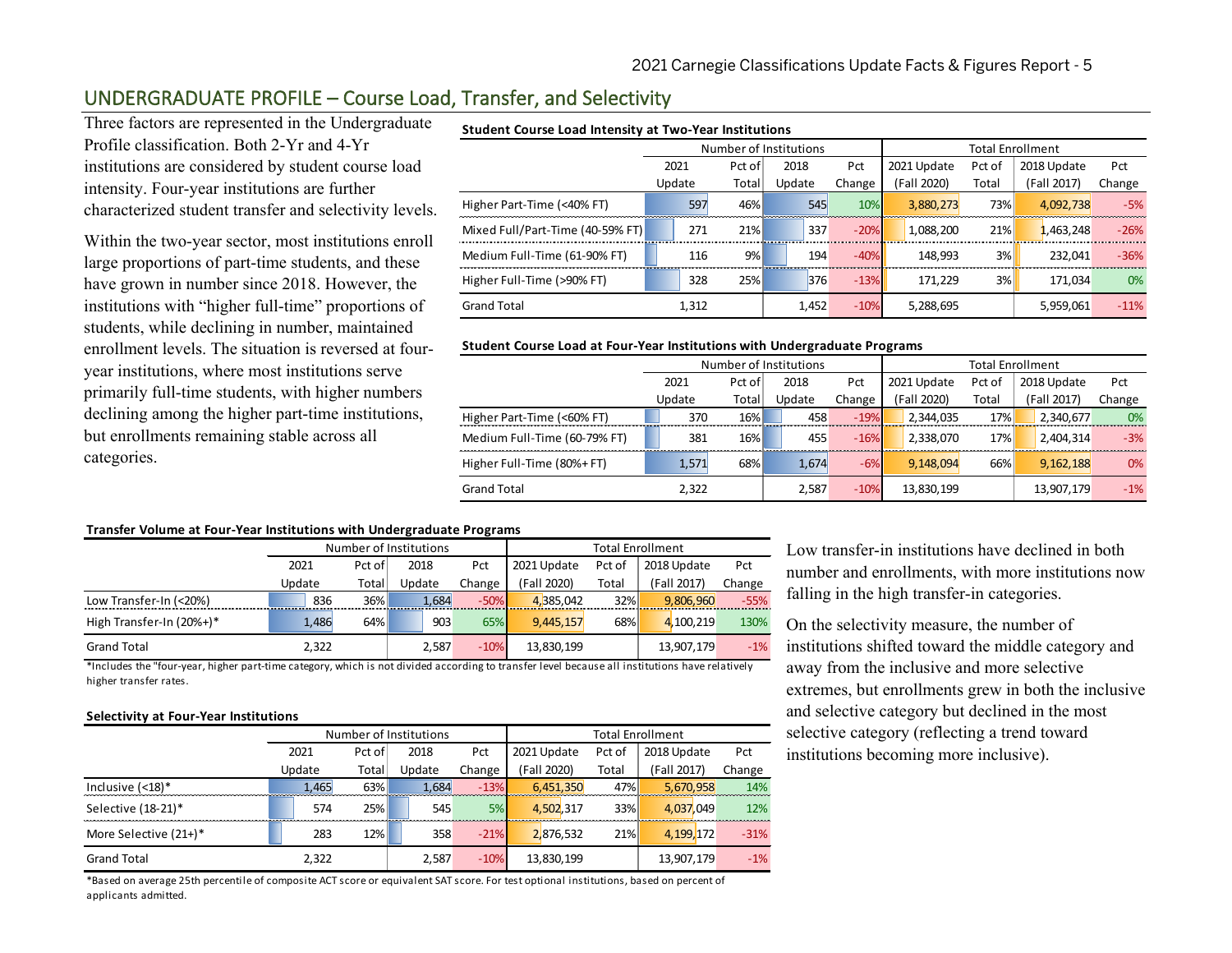# SIZE & SETTING – Course Load, Transfer, and Selectivity

This classification considers the combination of two factors that differentiate institutions that include an undergraduate student population (exclusively graduate program institutions are not classified). Size, that is, the number of enrolled students, is separately calibrated into five categories for two-year colleges and into four categories for four-year colleges and universities. Four-year colleges and universities in each size category are further differentiated according to the proportion of students who live in institutional housing.

With respect to size, the more numerous, smaller institutions enroll a relatively small proportion of students, while the fewer large institutions enroll the majority, especially among four-year institutions. Changes between 2018 and 2021 do not show any consistent patterns across size categories in either the 2 or 4-year sectors.

A pattern of change is more noticeable in residential character, with institutions moving toward the middle, "primarily residential" category. This appears to be due to a shift more so from the highly residential category "downward" (campuses becoming less residential).

## **Size Categories\* at Two-Year Institutions**

| Size Categories at I wo-Tear institutions |        |        |                        |        |             |        |                         |        |
|-------------------------------------------|--------|--------|------------------------|--------|-------------|--------|-------------------------|--------|
|                                           |        |        | Number of Institutions |        |             |        | <b>Total Enrollment</b> |        |
|                                           | 2021   | Pct of | 2018                   | Pct    | 2021 Update | Pct of | 2018 Update             | Pct    |
|                                           | Update | Total  | Update                 | Change | (Fall 2020) | Total  | (Fall 2017)             | Change |
| Very Small (<500)                         | 358    | 28%    | 503                    | $-29%$ | 99,628      | 2%     | 131.767                 | $-24%$ |
| Small (500-1,999)                         | 479    | 37%    | 438                    | 9%     | 841,683     | 16%    | 761.468                 | 11%    |
| Medium (2,000-4,999)                      | 293    | 23%    | 304                    | $-4%$  | 1,690,433   | 32%    | 1,721,859               | $-2%$  |
| Large (5,000-9,999)                       | 114    | 9%     | 143                    | $-20%$ | 1,392,125   | 26%    | 1,688,588               | $-18%$ |
| Very Large (10,000+)                      | 45     | 3%     | 64                     | $-30%$ | 1,257,360   | 24%    | 1,655,379               | $-24%$ |
| <b>Grand Total</b>                        | 1,289  |        | 1,452                  | $-11%$ | 5,281,229   |        | 5,959,061               | $-11%$ |

#### **Size Categories\* at Four-Year Institutions**

|                      |        |        | Number of Institutions |        | <b>Total Enrollment</b> |        |             |        |  |  |
|----------------------|--------|--------|------------------------|--------|-------------------------|--------|-------------|--------|--|--|
|                      | 2021   | Pct of | 2018                   | Pct    | 2021 Update             | Pct of | 2018 Update | Pct    |  |  |
|                      | Update | Total  | Update                 | Change | Fall 2020)              | Total  | (Fall 2017) | Change |  |  |
| Very Small (<1,000)  | 840    | $36\%$ | 1,021                  | $-18%$ | 479,526                 | 3%     | 502,232     | $-5%$  |  |  |
| Small 1,000-2,999)   | 729    | $31\%$ | 719                    | $1\%$  | 1,677,625               | 12%    | 1,610,631   | 4%     |  |  |
| Medium (3,000-9,999) | 493    | 21%    | 541                    | $-9%$  | 3,724,816               | 27%    | 3,855,274   | $-3%$  |  |  |
| Large (10,000+)      | 284    | 12%    | 261                    | 9%     | 7,955,835               | 57%    | 7,062,264   | 13%    |  |  |
| <b>Grand Total</b>   | 2,346  |        | 2,542                  | $-8%$  | 13,837,802              |        | 13,030,401  | 6%     |  |  |

\*Size based on the FTE of Degree-Seeking students, where FTE = Full-Time Headcount plus 1/3 part-time headcount.

#### **Campus Residence\*\* Status at Four-Year Institutions**

|                                 |                | Number of Institutions |        |        |        | <b>Total Enrollment</b> |        |             |             |        |  |
|---------------------------------|----------------|------------------------|--------|--------|--------|-------------------------|--------|-------------|-------------|--------|--|
|                                 | 2021<br>Pct of |                        | 2018   | Pct    |        | 2021 Update             | Pct of | 2018 Update |             | Pct    |  |
|                                 | Update         | Total                  | Update | Change |        | (Fall 2020)             | Total  |             | (Fall 2017) | Change |  |
| <b>Primarily Nonresidential</b> | 940            | $40\%$                 |        | 1,161  | $-19%$ | 6,259,342               |        |             | 6,392,354   | $-2%$  |  |
| <b>Primarily Residential</b>    | 510            | 22%                    |        | 433    | 18%    | 4,838,828               |        |             | 1,697,646   | 185%   |  |
| <b>Highly Residential</b>       | 896            | $38\%$                 |        | 948    | $-5%$  | 2,739,632               |        |             | 4.940.401   | $-45%$ |  |
| <b>Grand Total</b>              | 2,346          |                        |        | 2,542  | $-8%$  | 13,837,802              |        |             | 13,030,401  | 6%     |  |

\*\*Based on a combination of percent of undergraduate degree-seeking students living on campus and percent full-time. See definitions on web site for further details.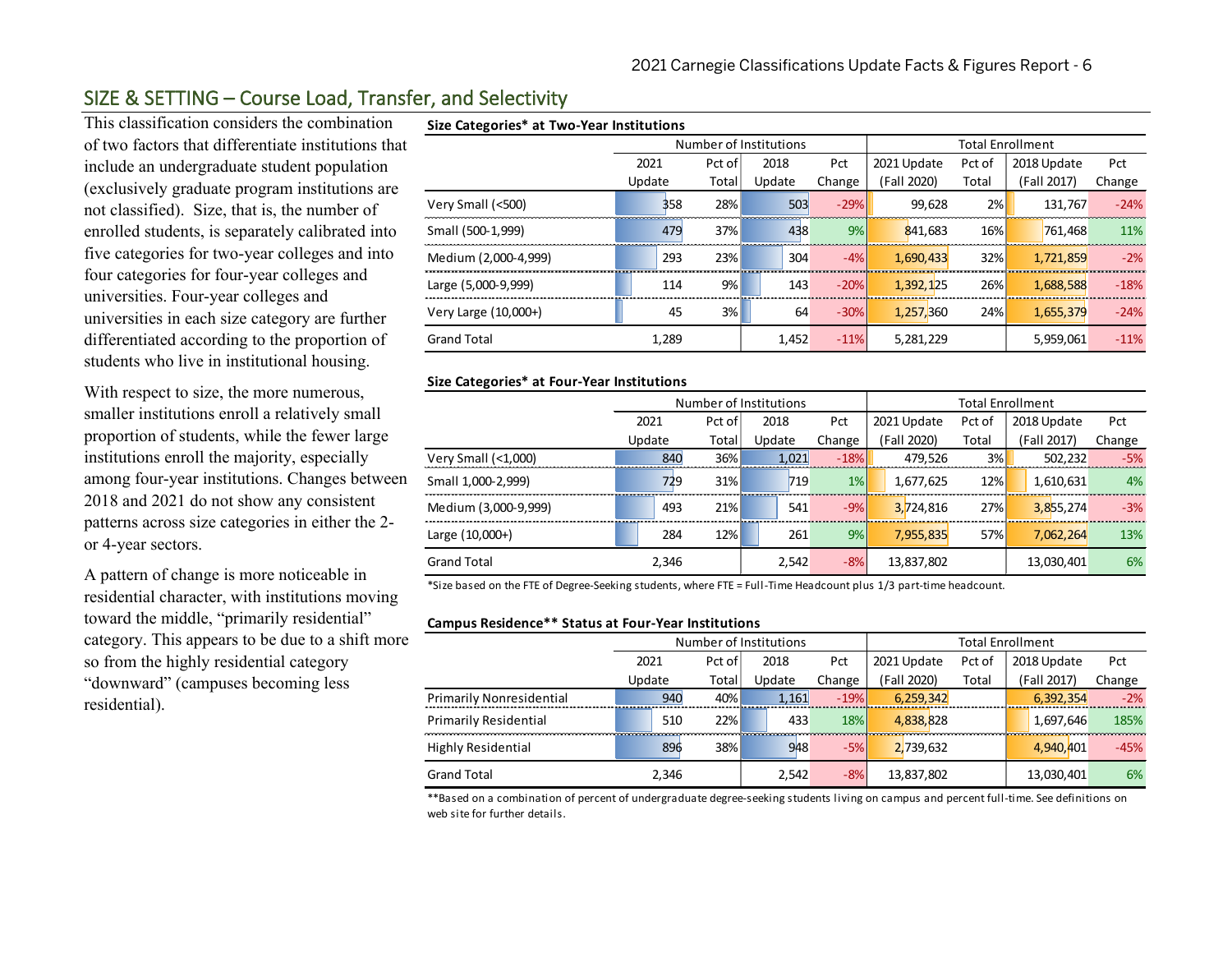## Movement among the Broad Basic Classification Categories

The following table depicts the change in classification among the 3,795 institutions included in both the 2018 and 2021 Classification updates, grouped according to the broad categories defined by program comprehensiveness and degree level.

## **Changes in Broad Basic Classification Category Among Institutions in both the 2018 and 2021 Classifications**

|                                  |                 |                |          | <b>Basic Classification 2021</b> |                   |                          |                                      |                 |
|----------------------------------|-----------------|----------------|----------|----------------------------------|-------------------|--------------------------|--------------------------------------|-----------------|
|                                  |                 |                | Bacca-   |                                  |                   | <b>Special</b><br>Focus: | <b>Special</b><br><b>Focus: Four</b> | <b>Tribal</b>   |
| <b>Basic Classification 2018</b> | <b>Doctoral</b> | <b>Masters</b> | laureate | Bacc./Assoc.                     | <b>Associates</b> | <b>Two Year</b>          | Year                                 | <b>Colleges</b> |
| Doctoral                         | 391             | 13             |          |                                  |                   |                          | $\overline{2}$                       |                 |
| Masters                          | 58              | 562            | 22       | $\mathbf{1}$                     |                   |                          | $\overline{7}$                       |                 |
| Baccalaureate                    | $\overline{7}$  | 44             | 436      | $\overline{2}$                   |                   |                          | $\overline{7}$                       |                 |
| Baccalaureate/Associates         |                 | 3              | 17       | 169                              | 8                 | $\mathbf{1}$             | 10                                   |                 |
| Associates                       |                 |                |          | 12                               | 895               | 18                       |                                      |                 |
| Special Focus: Two-Year          |                 |                |          | $\overline{2}$                   | 30                | 249                      | $\overline{7}$                       |                 |
| Special Focus: Four-Year         | 12              | 45             | 49       | 14                               | $\overline{3}$    | 4                        | 661                                  |                 |
| <b>Tribal Colleges</b>           |                 |                |          |                                  |                   |                          |                                      | 34              |
| <b>Total</b>                     | 468             | 667            | 524      | 200                              | 936               | 272                      | 694                                  | 34              |
| Doctoral                         | 96%             | 3%             |          |                                  |                   |                          | 0.5%                                 |                 |
| Masters                          | 9%              | 86%            | 3%       | 0%                               |                   |                          | 1.1%                                 |                 |
| Baccalaureate                    | 1.4%            | 9%             | 88%      | 0%                               |                   |                          | 1.4%                                 |                 |
| <b>Baccalaureate/ Associates</b> |                 | 1%             | 8%       | 81%                              | 4%                | 0.5%                     | 5%                                   |                 |
| Associates                       |                 |                |          | 1%                               | 97%               | 2%                       |                                      |                 |
| Special Focus: Four-Year         |                 |                |          | 0.7%                             | 10%               | 86%                      | 2%                                   |                 |
| Special Focus: Four-Year         | 1.5%            | 6%             | 6%       | 2%                               | 0.4%              | 0.5%                     | 84%                                  |                 |
| <b>Tribal Colleges</b>           |                 |                |          |                                  |                   |                          |                                      | 100%            |